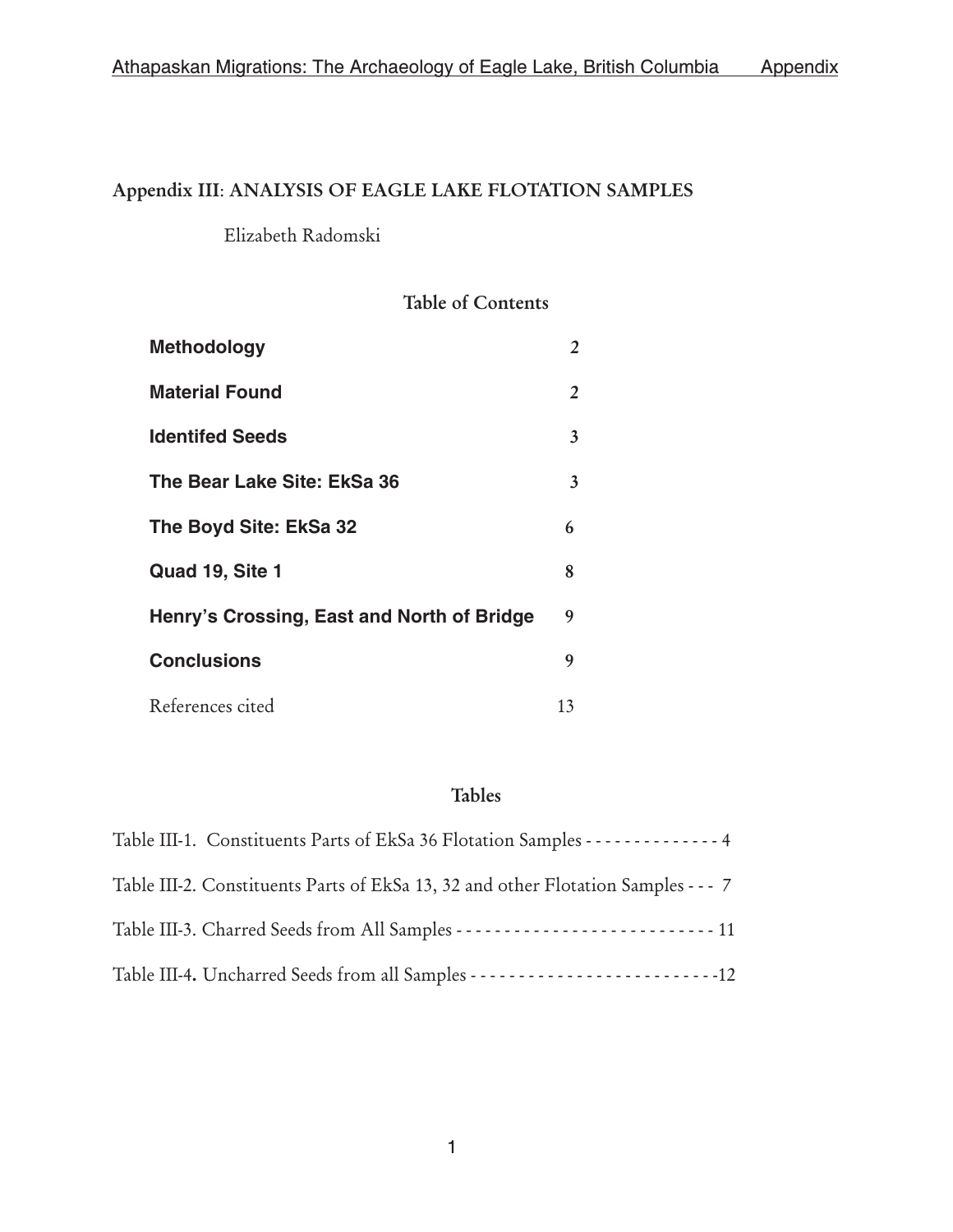#### Introduction

A total of 26 flotation samples (Table III-1 and III-2) were taken from Eagle Lake sites in the 1979 and 1983 seasons. Of these, 17 (Nos. 1-17) were from the Bear Lake site (EkSa 36), 3 (Nos. 26-28) from the Boyd site (EkSa 32), 4 (Nos. 29-32) from the Shields site (EkSa 13), one from Henry's Crossing, and one from Quad 19, Site 1.

#### Methodology

All the samples had been previously floated in 1983, except for the Henry's Crossing sample. A number of the samples were refloated either because of a large amount of mold encasing the sample or because the sample still was compacted clay. I was unable to find any information regarding where the samples were floated or how.

I passed the samples through four geological sieves, 4mm, 2mm, 0.5mm, and 0.15mm. The charcoal, bone, root material, and pebbles were only sorted out of the 4mm and 2mm mesh sizes and as a result, the weights given on Tables 1 and 2 are only a representative sample. The seeds were found in all four mesh sizes. Both 100% of the heavy and light fractions were sorted. The Henry's Crossing sample was taken from the middle of a hearth and was mainly composed of ash, therefore I sorted 25% of the sample without floating it.

I tried to identify all of the charred seeds. The identification was facilitated by examining the botanical forms (see Appendix IV for this and for plant names) from all the Eagle Lake sites to provide a base for the identification. The seed manuals of Martin and Barkley (1961) and Montgomery (1977) were used in identification although some of the seeds that were not represented within their books were found within the botanical collection in the UBC Laboratory of Archaeology. However, I could not find the seeds for many of the plants that were named on the Eagle Lake Archaeological Project botanical forms. In addition, it is very difficult to identify charred seeds as their morphology changes during the heating process depending on the temperature and duration.

#### Material Found

Quite a variety of material was found from all the sites. I have listed what was found and their weights in Tables III -1 and III-2. Tables III-3 and III-4 outline the number and types of charred and uncharred seeds found.

The charcoal was not identified as in most cases since the pieces were too small. However, each one of the samples had charcoal present. The burnt/unburned needles and burnt/unburned cone parts were mostly from lodgepole pine and spruce trees. The cone scales themselves can be easily identified.

I have labelled a category "tissues" as this was a type of material I could not identify. I assume that it could be either a resin or sap from the trees which has been burnt as in most cases, the material is quite shiny. Although Wollstonecroft (2000) identifies a berry meat as in her "tissues," the type I found did not look like hers.

In most samples, debitage was found in the form of pressure flakes. The materials were chert, basalt, granite, and a very ugly igneous other. A number of obsidian pieces were also found which were grey, green, and black. In one sample, I found a piece of what seems to be a quartz crystal fragment.

In a number of the samples, leaves were found. I did not include them in the charts. Soopalalie, kinnikinick, and pussytoes were the most common and abundant. This shows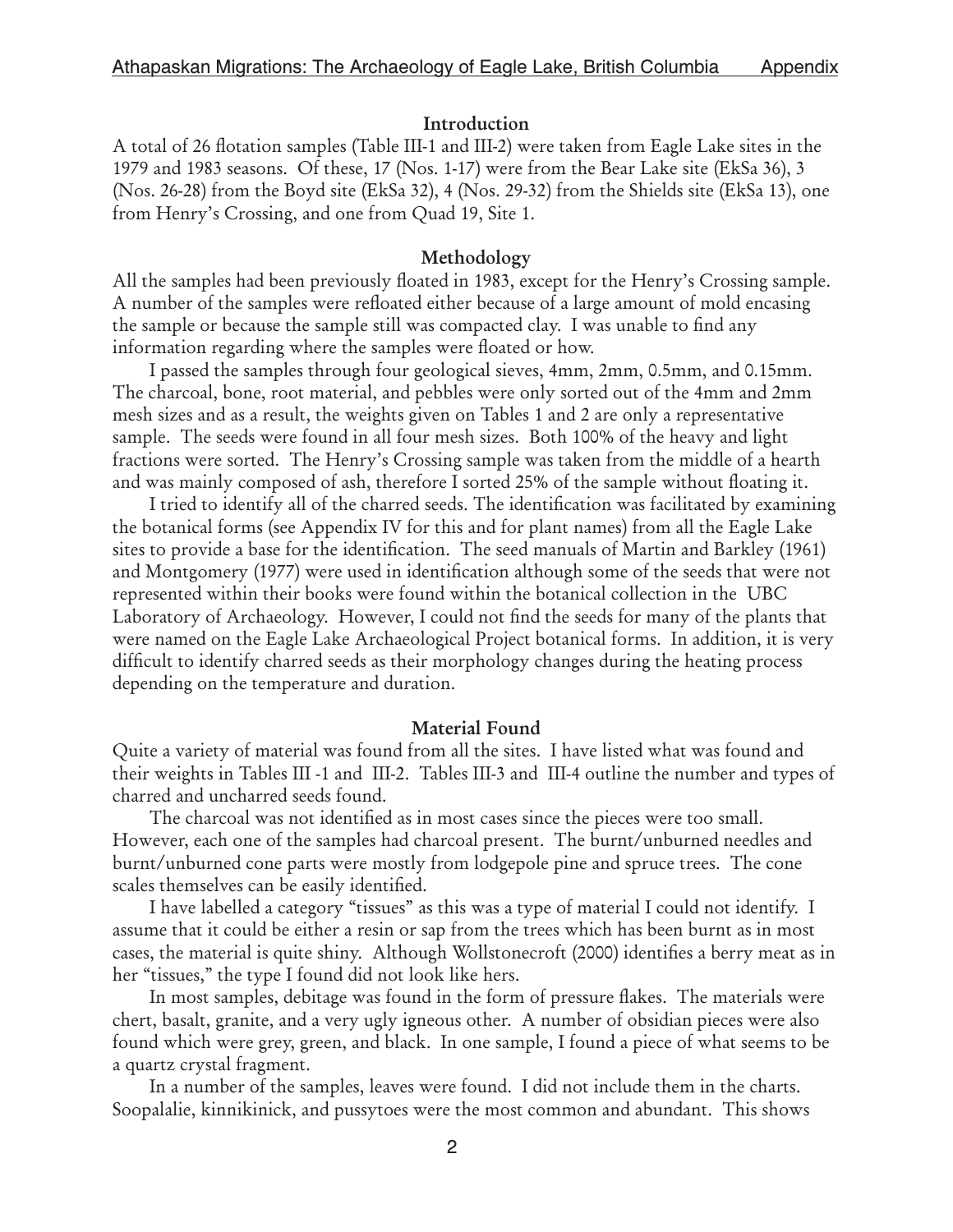(along with the number of uncharred seeds) that modern intrusions were more than just rodent feces for these samples.

The bones recovered from the samples were both mammalian and fish. In the flotation log, I have identified whether a sample had one or the other, but in most cases, it was both. The fish were identified with the help of the comparative collection in the Laboratory of Archaeology. I was able to discern both kokanee (land-locked salmon) and a trout (either rainbow or steelhead). The mammal bones, however, lacked distinguishing characteristics for identification. A number of pieces of larger mammalian teeth were found but none intact enough for identification purposes. Chunks of long bone were present as well as possibly pieces of rodent or bird long bones. The bone itself was an array of colors from white to blue to black. I assume that this is an indication of the intensity by which they were heated as well as how long they have been in the ground.

Because of the fragile nature of seeds, many that were found lacked all distinguishing characteristics and were labelled desiccated. I only included charred seeds in this category.

I have also included the category of "sclerotia." These come from the fungus genus Sclerotinia and are common with some plant fungal pathogens. These are roundish balls with corrugated surfaces either encased in very fragile material or protruding with hairs and vary in sizes. The sclerotia act like seeds and allow the fungus to survive for several years in the soil, however, what was found in these samples could be considered archaeological due to depth and time duration. I believe that through further study, the sclerotia can indicate what types of root crops were present or processed within features.

#### Identified Seeds

A total of 24 types of charred seeds were identified and 17 types of uncharred seeds. The scientific and common names are found in the botanical forms in Appendix IV.

The seeds that survived were generally those which had a very hard surface which included the berries but mostly the marshy plants such as the sedges and bulrush types.

I grouped a number of seeds together into families and genera at it was difficult to make a definite species level identification. The Chenopodiaceae family, in this case, consists of two types of plants whose seeds look alike, sea-blite and lambs quarters. Both were found in abundance in the area of each of the sites. Dandelions (Asteraceae) and grasses (Gramineae) were grouped into general families as well as the pea (Leguminoseae) and the buckwheat (Polygonum sp.). Most of the other seeds were defined down to a species level and a select few were specifically identified.

#### The Bear Lake Site: EkSa 36

Sample 18 from Feature I was not sorted as it was used for radiocarbon sample (Beta 148106). Sample 18 was from Feature I, a boat shaped hearth located in the centre of the inferred prehistoric house of the Eagle Lake Phase. Sample 19, a sample from the historic Feature J interior cachepit (Lulua Phase) was not sorted either since it has been previously disassembled for faunal analysis of its contents..

Sample 4 was divided into A and B as two samples were labelled 4 and a full record was present for only one, even though their material seems to show that they were not a single sample split into two. Sample 12 does not exist physically or in the records.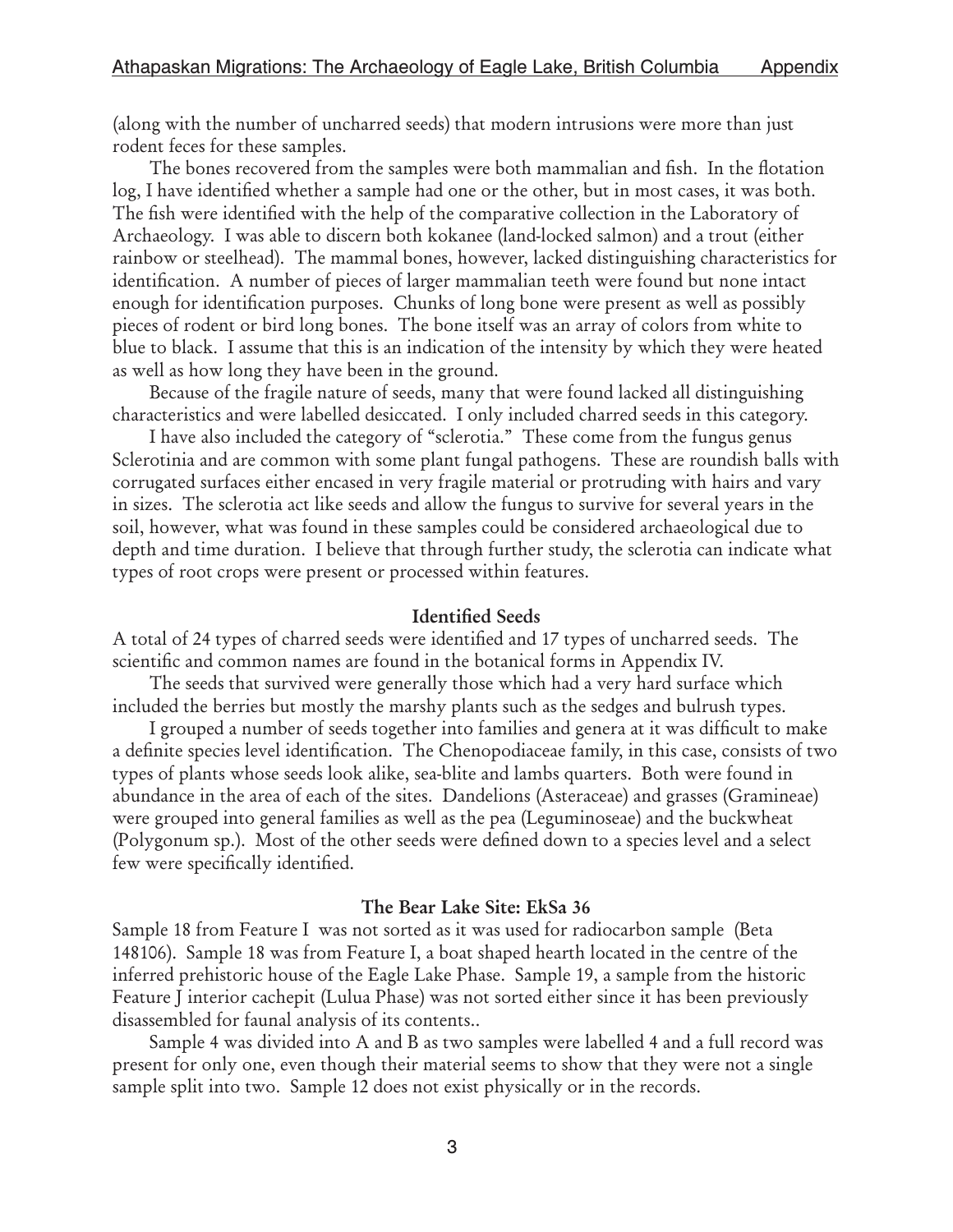## Athapaskan Migrations: The Archaeology of Eagle Lake, British Columbia Appendix Samples

| Seed No.           | 1     | $\overline{2}$ | 3      | 4a             | 4b          | 5           | 6                | $\overline{7}$ | 8     | 9              | 10          | 11                 | 13             | 14           | 15                     | 16          | 17             |
|--------------------|-------|----------------|--------|----------------|-------------|-------------|------------------|----------------|-------|----------------|-------------|--------------------|----------------|--------------|------------------------|-------------|----------------|
| <b>Burnt</b>       | 15    | 13             | 1      | $\overline{2}$ | 1           | $\mathsf 0$ | 3                | 18             | 12    | $\overline{2}$ | 24          | 5                  | 3              | 5            | 6                      | 10          | 6              |
| <b>UnBurnt</b>     | 18    | 22             | 3      | $\overline{c}$ | 5           | 6           | 3                | 21             | 23    | 25             | 51          | 16                 | 10             | $\mathbf{0}$ | $\overline{2}$         | $\mathbf 0$ | $\mathbf{0}$   |
| <b>Dessicated</b>  | 3     | 1              | 1      | 0              | $\mathsf 0$ | 0           | 13               | 16             | 11    | 12             | 5           | $\overline{4}$     | 5              | 16           | $\mathbf{0}$           | 8           | 4              |
| Sclerotia          | 8     | 46             | 30     | 22             | 34          | 27          | 34               | 35             | 79    | 54             | 60          | $\overline{7}$     | $\overline{2}$ | 6            | 1                      | 22          | $\overline{7}$ |
| Constituent        |       |                |        |                |             |             |                  |                |       |                |             |                    |                |              |                        |             |                |
| Charcoal           | 0.17  | 0.14           |        | 0.13   0.22    | 0.24        | 0.40        | $6.44$ 4.53 1.73 |                |       | 2.49           | 0.31 0.90   |                    |                |              | $4.92$ 0.38 11.06 0.22 |             | 1.54           |
| <b>Bone Total</b>  | < .01 | 0.12           | < .01  |                |             | < .01       | < .01            | 2.31           | 2.07  | 10.5           | 10.8        | 6.39               | 3.65           | 4.60         | 0.13                   | 14.0        | 3.23           |
| Root/OrgMat        | 1.42  | 1.03           |        | 0.1            | 1.95        | 0.85        | 0.82             | 1.68           | 1.60  | 1.19           | $1.12$ 2.45 |                    | 0.76           | 2.63         | 0.47                   | 0.10        | 4.24           |
| Burnt Needle 0.03  |       | 0.02           | < .01  |                |             |             | < .01            | 0.04           | < .01 | < .01          |             | $< 0.01$ 0.03 0.04 |                | < .01        | < .01                  | < .01       | < 01           |
| <b>Unburnt Nee</b> |       |                | < 0.01 |                | 10.5        | 0.02        |                  | $0.14$ 0.11    |       | 0.04           | $0.09$ 0.13 |                    |                | < 0.01       | 0.04                   |             |                |
| Insect pts         | < .01 |                |        | < 0.01         |             | < .01       | < .01            | 0.25           | < .01 |                | < .01       | 0.08               |                | < 0.01       |                        | < 0.01      |                |
| Peebles/FCR        | 99.06 |                |        | 143            | 376         | 317         |                  |                |       | 59.4           | 18.0        | 23.9               | 1.35           | 81.9         |                        |             | 2.43           |
| Debitage           | < .01 |                | 0.04   | 1.36           |             | 0.42        |                  | 0.45           | < .01 | 0.97           | 1.04        | 1.81               | 0.18           | 10.1         | < .01                  | 0.06        | 10.5           |
| Unburnt cone       |       |                |        | 0.04           | 0.03        | 0.16        |                  |                | < .01 | < .01          |             |                    | < .01          |              |                        |             |                |
| Burned cone        | 0.08  | 0.06           | < 0.01 |                |             | 0.10        | < .01            |                | < .01 | 0.19           |             | < 0.01             | 0.24           | < .01        |                        | 0.08        | < 01           |
| <b>Tissues</b>     |       |                |        |                |             |             |                  |                |       |                |             |                    | < 0.01         |              |                        |             |                |
| Quartz Cry.        |       | < .01          |        |                |             |             |                  |                |       |                |             |                    |                |              |                        |             |                |
| Clay Pipe?         |       | 0.64           |        |                |             |             |                  |                |       |                |             |                    |                |              |                        |             |                |
| Quartz/Mica        |       | < .01          |        |                |             |             |                  | < .01          |       | 0.16           |             |                    |                |              |                        |             |                |
| Obsidian           |       |                |        |                |             |             |                  |                |       |                |             |                    |                | 0.25         |                        |             | 10.5           |
| Rodent Fec.        |       |                |        |                |             |             |                  |                |       | $\overline{c}$ | 6           | $\overline{c}$     | $\mathbf{1}$   |              |                        | 16          |                |
| SortedWeight       |       |                |        |                |             |             |                  |                |       |                |             |                    |                |              |                        |             |                |
| Light              | 10.9  | 13.2           | 0.90   | 2.03           |             | 14.7 7.20   | 16.0             | 68.9           | 11.7  | 6.31           | 8.87        | 16.3               | 6.90           | 12.6         | 18.0                   | 3.68        | 1.23           |
| Heavy              | 54.0  | 119.           | 70.4   | 0.0            | 196         | 325         | 26.5             | 186            | 35.0  | 158.           | 260.        | 109.               | 0.0            | 33.3         | 61.01 12.4             |             | 32.0           |

Table III-1. Constituents Parts of EkSa 36 Flotation Samples (in counts and grams)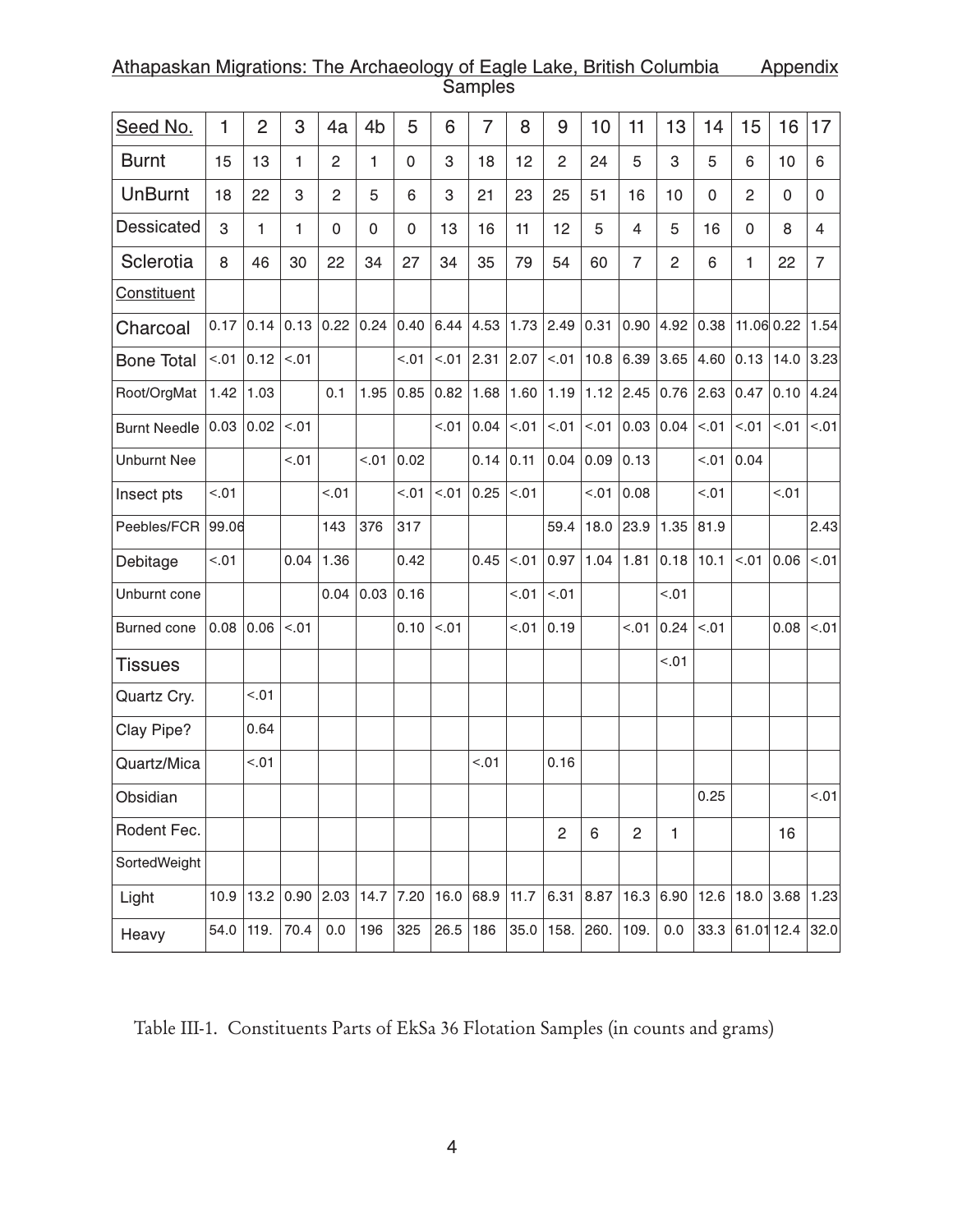# Prehistoric Eagle Lake Phase Samples

## Layer A, Feature E

Feature E was situated at the bottom of layer A and is the hearth feature which produced a date of 415  $+$ /-115 BP (BGS 2263). Sample 1 was taken from the middle of a black ring of soil that was located on top of Layer B, which was a yellowish matrix. Sample 2 was taken adjacent to 1. Quite a bit of FCR and roots were present as well as both charred and uncharred seeds. The most abundant charred seeds were wild strawberry, Rubus sp., Chenopodiaceae, and bristly stickseed.

## Layer A2 Feature D (Roasting Pit)

Both sample 4s came from this layer. They had a high concentration of small pebbles and 4A had a very small amount of charcoal where as 4B had a high concentration. However, each had only one seed, a strawberry, and an elderberry.

Sample 5 also came from the roasting pit and is located beside sample 4. I think that sample 4B is adjacent to this sample, but not 4A. No charred seeds were present within this sample.

Sample 9 also came from this feature which had high amounts of charcoal and FAR. A carbonized pine nut was found within this feature. This sample is close to sterile and underneath it is a rock pavement. Only two charred seeds were found, Rubus sp. and mares tail. A number of uncharred grass seeds were also found.

## Prehistoric Lodge (Feature I) related.

 Sample 14 is from Unit 52, next to the Feature I hearth and had a black silty matrix with an abundance of bone. A charred bulrush seed and three strawberry seeds were found.

Sample 13 is also adjacent to the Feature I hearth, from Unit 44. An abundance of charcoal and bone were present within sample 13. Only three charred seeds were found, kinnikinick, Chenopodiaceae, and a buckwheat, in this sample. This sample most likely, but not certainly, includes spill from Feature I, as four pieces of debitage were present.

# Historic Lulua Phase Samples

## Historic Lodge (Feature B)

Sample 3 was taken from the rim/edge of the lodge (Unit 21) that was found to lie over burnt soil and a charcoal matrix. It could be possible roof fill material. The sample was a clayey/silty matrix with quite a bit of sand and small pebbles. Only one Chenopodiaceae seed was found in this sample.

Sample 6 was taken from Unit 23 beyond the north edge of the inferred lodge since this area had a small amount of charcoal present. Only 2 Chenopodiaceae seeds were found and one unidentified charred seed. Sample 15 is from Unit 56 on the northeast-edge of the lodge and contained 3 charred kinnikinick and one Sisymbrium seeds.

 Sample 16 was also within Feature B, from Unit 39 at the southern edge of the lodge. This had small amounts of charcoal and burnt antler present as well as elderberry, kinnikinick, and salal seeds.

 Sample 17 was from Unit 47 within Feature B and just northwest of the Feature G hearth. This was a bone concentration that was underlying the eastern end of a large carbon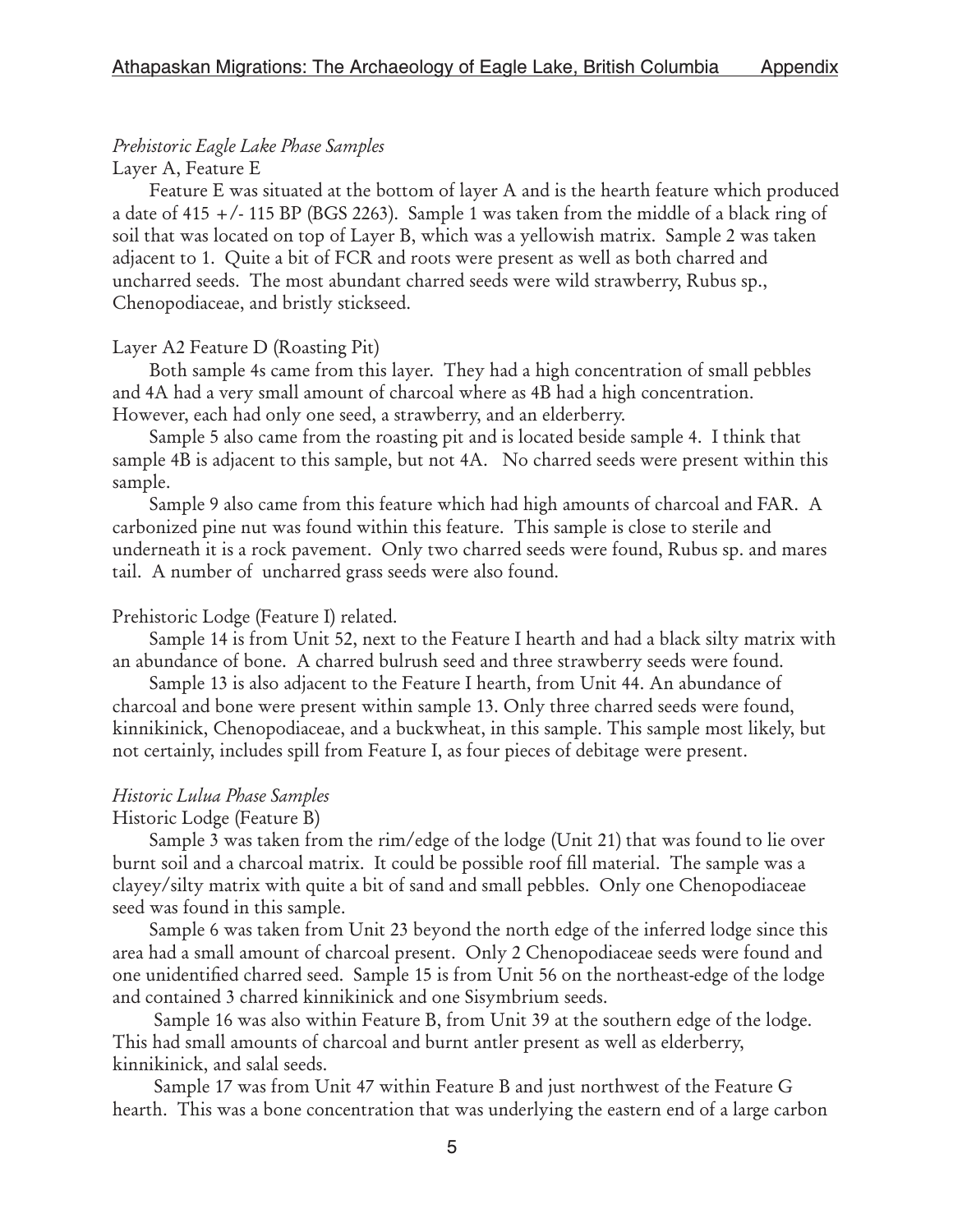concentration which might be spill from the hearth. Sample 17 only had six charred kinnikinick seeds present.

## Feature G Hearth

 Samples 7 and 8 come from Unit 24 and are from the edge what was later identified as Feature G, the main lodge hearth. These samples are adjacent to each other. Fish bone fragments were seen within this feature which consisted of a reddish brown matrix and charcoal. Both samples were full of both charcoal and fish and mammal bone. Thirty charred seeds in total came from this feature, including kinnikinick, Chenopodiaceae, fireweed, and mares tail.

Feature G proper, was an ash/bone hearth feature composed of two layers (B and B1). Sample 10 (Unit 25, Layer B) was an ashy matrix consisting of numerous bone fragments. I found what looks to be a fish cranial bone. This sample had to be refloated as the 1983 attempt resulted in a big clump of clay. Nine charred strawberry seeds were found and 8 "berries." These are seeds that look like small berries and I could not properly identify them. I included them in the master list as they were present both charred and uncharred in a large numbers (eight and six respectively).

Sample 11 was also from Feature G (Unit 26, Layer B1) and was ashy and full of bone. It had one Saskatoon berry seed and 3 kinnikinick seeds present. However, it had an abundance of bone and fish teeth as well as an abundance of burnt needles.

In addition to these samples, Sample 17, discussed above, may also contain material that was originally part of Feature G.

# Feature J Cachepit

Feature J was the cachepit in Unit 53, within the historic lodge boundaries. Articulated fish remains were found within this feature. Sample 19 included fins, vertebrae, and a tail as well as the tissue connecting the vertebrae. This was a sample of hard compact clay/silt.

# The Boyd Site: EkSa 32

Throughout both of the house pits of this PPT site, an abundance of artifacts and calcined bone was present.

# House Pit 1, Layer B3

Sample 26 was taken from just above the living floor surface and large burnt antler pieces had been recovered from this area. It was a dark blackish matrix that contained charcoal. The fill above the sample area had a marked concentration of fire-altered rock. This sample was taken from two locations. Only two charred kinnikinick seeds were recovered.

## House Pit 2, Feature A, Layer B3

Samples 27 and 28 were taken from Unit 3. Sample 27 was from the central part of the hearth feature A. Many roots of grass were noted and there was calcined bone throughout as well as a few flakes. Sample 28 was taken from outside the central portion of the hearth, but still within the burnt B3 layer which had calcined bone present. Nine seeds in total were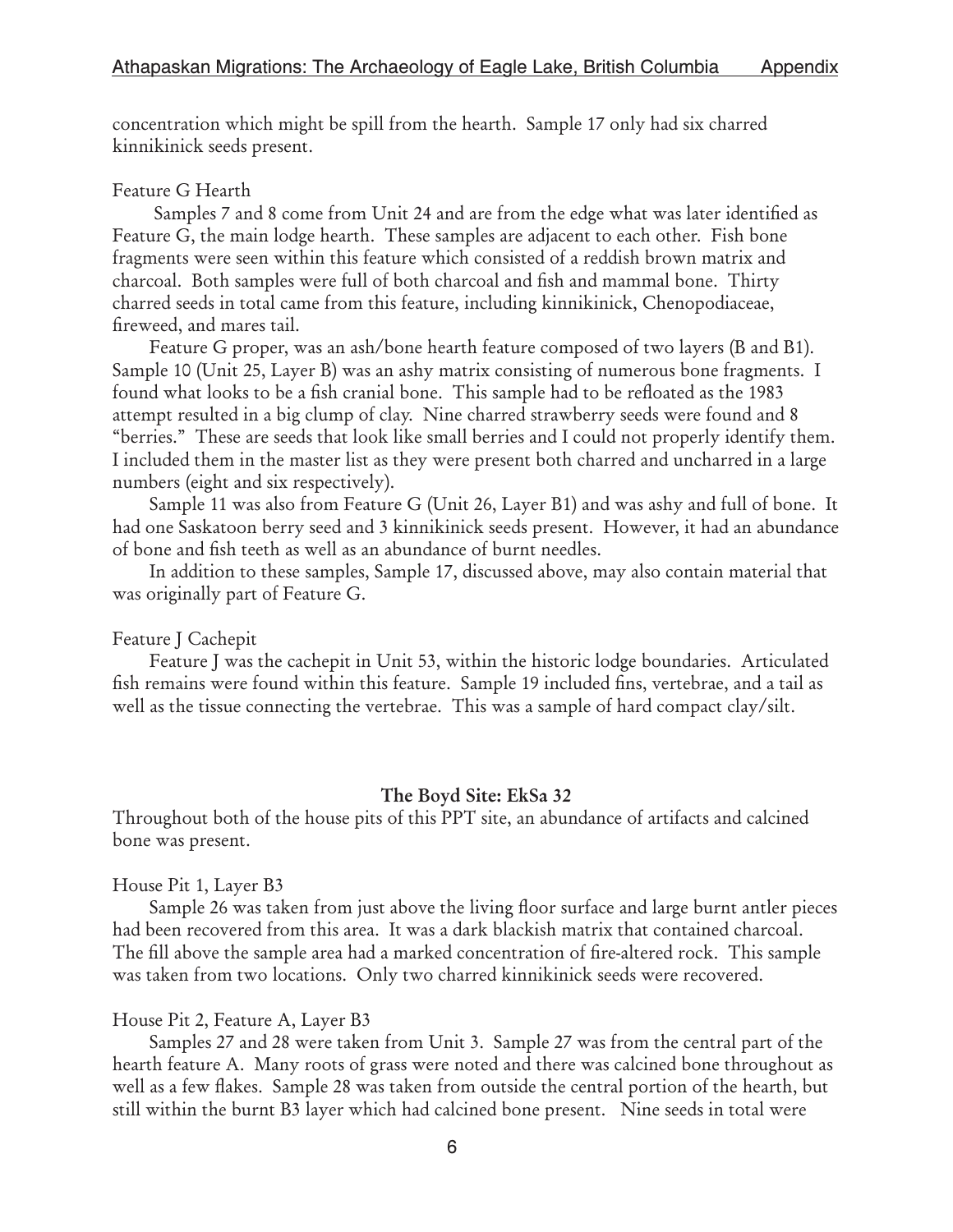|                    |                | EkSa 32        |                | EkSa 13 | <b>Henrys</b> | Quad 19        |       |              |  |           |        |
|--------------------|----------------|----------------|----------------|---------|---------------|----------------|-------|--------------|--|-----------|--------|
| Seed No.           | 26             | 27             | 28             |         | 29            | 30             | 31    | 32           |  | Crossing  | Site 1 |
| <b>Burnt</b>       | 2              | $\overline{2}$ | $\overline{7}$ |         | 5             | $\overline{2}$ | 16    | $\mathbf{1}$ |  | 1 frag    | 62     |
| <b>UnBurnt</b>     | $\mathbf{1}$   | 3              | 0              |         | 0             | 8              | 9     | $\pmb{0}$    |  | 0         | 4      |
| Desiccated         | $\overline{2}$ | 0              | $\pmb{0}$      |         | $\mathsf 0$   | $\overline{7}$ | 3     | $\mathbf{1}$ |  | $\pmb{0}$ | 13     |
| Sclerotia          | 34             | 305            | 286            |         | 51            | 132            | 421   | 289          |  | 3         | 8      |
| Constituents       |                |                |                |         |               |                |       |              |  |           |        |
| Charcoal           | 0.84           | < .01          |                |         | < .01         | 0.21           | 0.29  | 0.43         |  | 0.16      | 1.01   |
| <b>Bone</b>        | 0.39           | 7.95           | 3.01           |         | 2.76          | 6.2            | 2.42  | 4.60         |  | 1.98      | 0.12   |
| Root/OrgMat        | 0.78           | 1.72           | 1.93           |         | 2.8           | 0.63           | 0.50  | 13.01        |  | n/a       | 0.23   |
| <b>BurntNeedle</b> |                |                |                |         | < .01         |                |       |              |  | < 01      | 0.01   |
| Insect Pts.        |                | < 01           | < 01           |         | < .01         | < .01          | < 01  | < .01        |  |           |        |
| Peebles, etc.      | 81.75          | 87.10          | 102.2          |         | 611.9         | 742.0          | 18.26 | 197.8        |  | 3.57      | 4.09   |
| Debitage           | 2.58           | 8.14           | 4.39           |         | 9.25          | 3.65           | 0.15  | 4.56         |  |           | 1.18   |
| <b>UnburntCone</b> |                |                |                |         |               |                | < .01 |              |  |           |        |
| <b>Burnt Cone</b>  | 0.06           |                |                |         |               |                | < 01  |              |  | < 0.01    | < 01   |
| <b>Tissues</b>     |                |                |                |         |               |                |       |              |  | 0.92      | < 01   |
| Tool $(?)$         |                | 2.21           |                |         |               |                |       |              |  |           |        |
| Mica               |                | < 01           | < .01          |         | < .01         |                |       |              |  |           |        |
| Obsidian           | 0.05           | 0.35           | < .01          |         | < .01         |                | < .01 |              |  |           | < 0.01 |
| Ochre              |                |                | 0.54           |         |               |                |       |              |  |           |        |
| <b>Land Snail</b>  |                |                |                |         | < 01          |                |       |              |  |           |        |
| AquaticShell       |                |                |                |         |               | < .01          |       |              |  |           |        |
| MetallicMat.?      | < .01          |                | < .01          |         |               |                |       |              |  |           |        |
| RodentFeces        |                |                |                |         |               |                | 1     |              |  |           | 29     |
| Sorted Wght        |                |                |                |         |               |                |       |              |  |           |        |
| Light              | 1.79           | 5.62           | 0.85           |         | 5.41          | 2.89           | 3.37  | 5.99         |  | n/a       | 4.39   |
| Heavy              | 48.48          | 103.86         | 111.68         |         | 26.29         | 742.0          | 18.46 | 58.40        |  | n/a       | 20.78  |

Table III-2. Constituents Parts of EkSa 13, 32 and other Flotation Samples (in counts and grams)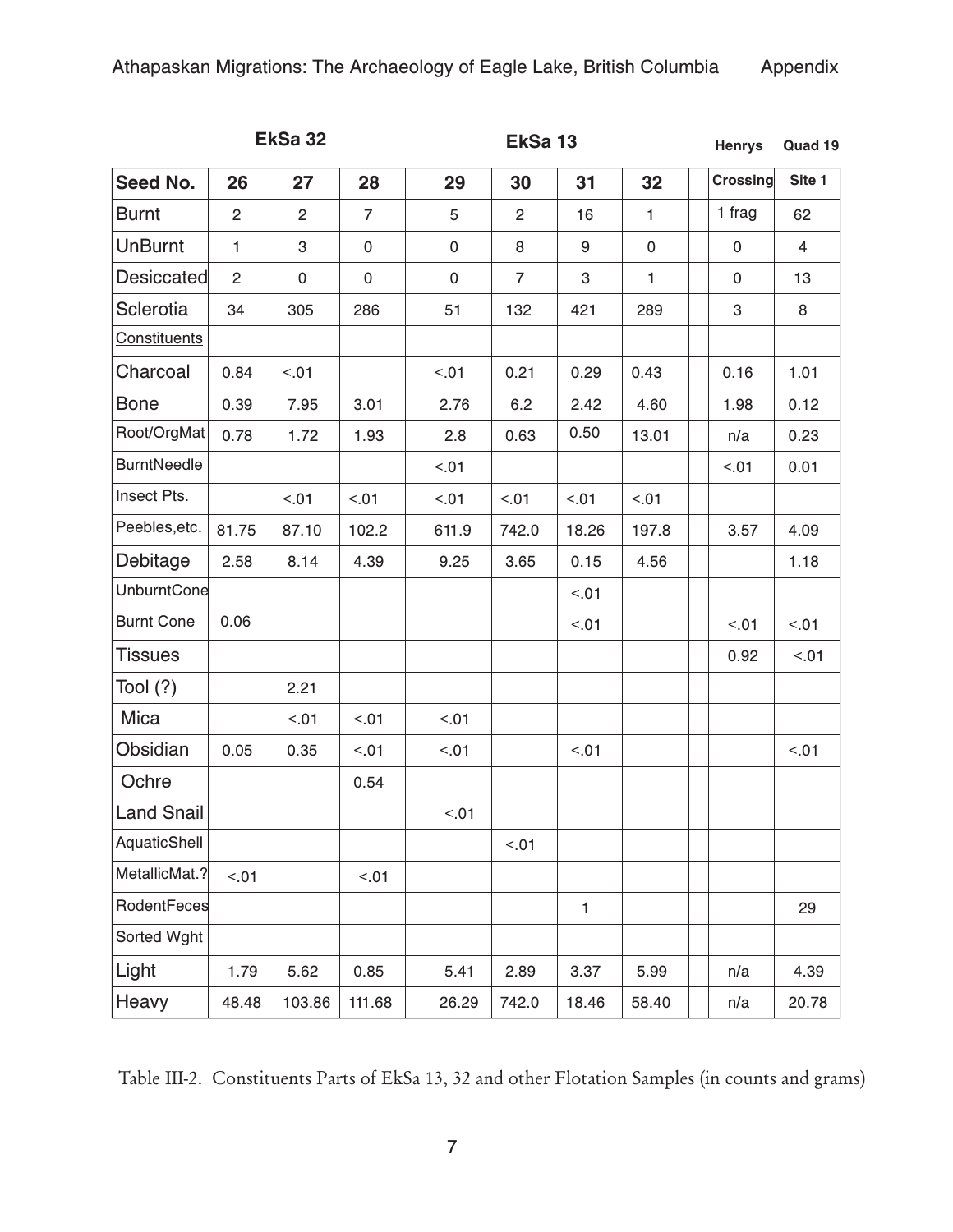found from within this hearth and they included wild strawberry, kinnikinnick, and a saskatoon berry seed.

# The Shields Site: EkSa 13

House Pit 2, Feature B, Layer B1

Samples 29 and 30 were taken from the hearth Feature B that contained a large amount of fire-altered rock. Sample 29 was taken from the centre of the hearth (Unit 4) where lots of pebble gravel and root disturbances were present. In addition, a large number of in situ artifacts were found. Sample 30 (Unit 3) is from a part of the hearth where a large amount of ash, calcined bone, and flakes were present. Both samples only yielded seven charred seeds. These included four from the Chenopodiaceae family and a kinnikinick seed.

### House Pit 2, Layer B1-g

Sample 31 was taken from this layer which was outside of the hearth area (Unit 3) and had a high concentration of calcined bone and fish fragments (quoted from the field notes). In the area of the sample, a large ant colony was present. Twelve Chenopodiaceae family seeds were found in this sample, which was the most abundant out of all the samples.

### House Pit 2, Feature D, Layer BA

Sample 32 was taken from the hearth feature D that contained a large amount of firealtered rock and calcined bone fragments. Bone and ash were concentrated in this area and a hard packed, cooked matrix surrounded the feature. Only one seed was found in this sample and it was a charred kinnikinick. The sample was full of small pieces of calcined bone leading to the conclusion that the feature resulted from a very high temperature fire which would have incinerated most seeds.

#### Quad 19, Site 1

## Feature A

Quad 19 was classified as one large site composed of many differing types of depressions and lithic scatters. but a member of the PPT. Most depressions (14) were classified as cache pits and four were classified as roasting pits but the latter without the usual amounts of fire altered rock and charcoal as one would expect. Three of the pits were located on the terrace overlooking the Chilko River whereas Feature A was located deeper in the forest.

Feature A is a large pit with a well-defined rim located beside a lithic scatter. The diameter of the rim is approximately 2 meters and approximately 0.25 meters deep. This feature is inferred to be a roasting pit. Fire altered rock and traces of charcoal are present. In the field notes, there is mention of no evidence of ash within this feature yet the flotation sample was labelled Ash Feature and is full of ash. In the notes, small pockets of light grey soil are noted, maybe this is the interpretation of the ash deposits. Also, there is no mention of where the sample came from, in what area of the feature or at what depth.

This sample was collected in 1979 and floated in 1980. There is no indication as to where it was floated or how. There were three plastic bags containing material and I classified them as light fraction, heavy fraction, and debris according to weight and composition. The light and heavy fractions, however, contained the same types of material, so I am assuming that the actual light and heavy fractions had been combined and then split for an unknown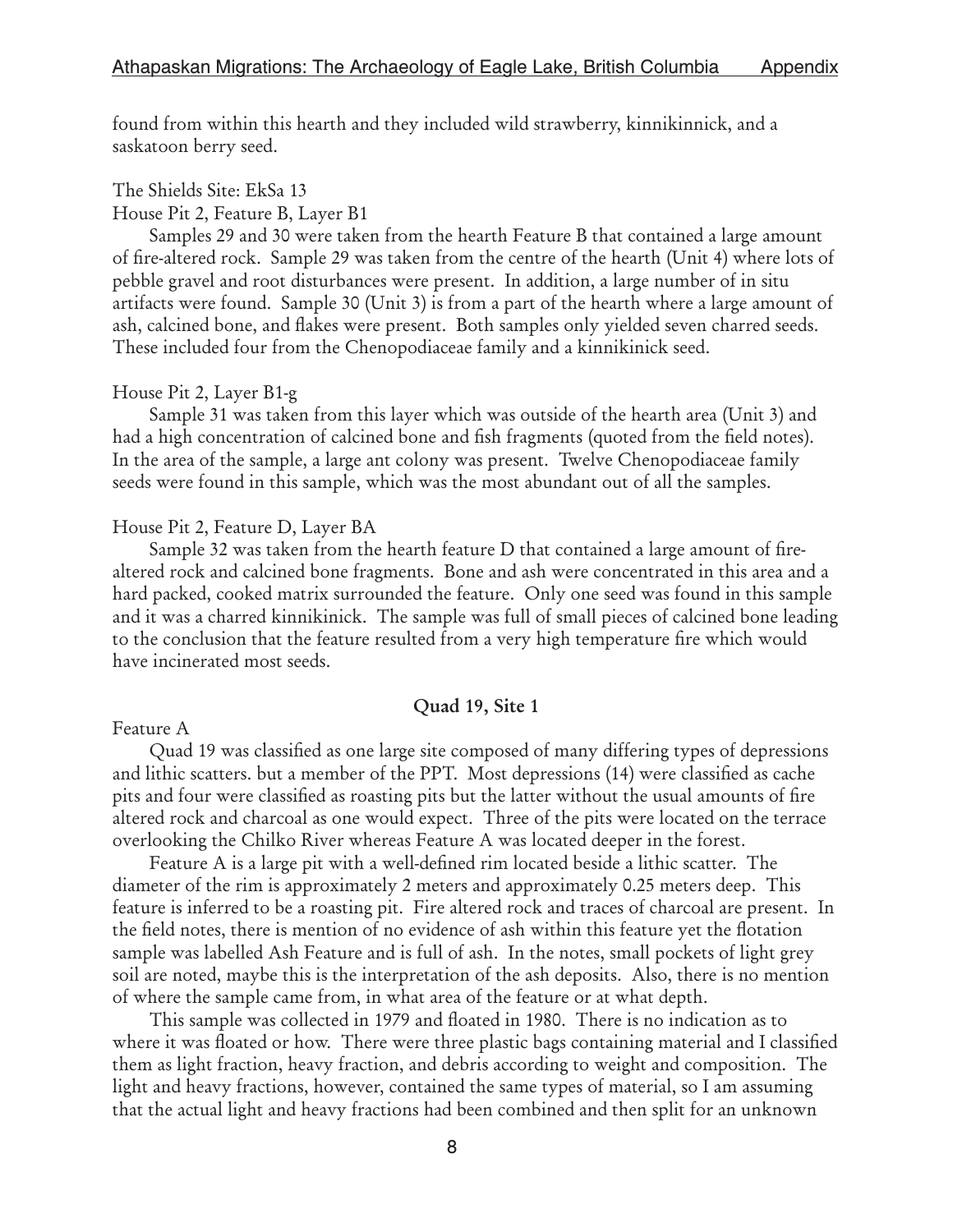reason. The debris was a bag of silty, sandy, ashy material with clumps of that material. 100% of the sample was sorted.

In the field notes, there was no mention of rodent activity or any site/feature disturbances. Many pieces of what seems to be rodent feces was taken out of the sample. This would indicate a quite active rodent population. Therefore, the macrobotanical remains that have been recovered could also have been brought in or disturbed by the rodents. The field notes mention that a forest fire occurred in that area 80 years ago as well a historic burning was present on top of this feature. Therefore, the charred macrobotanical remains and fire-altered rock may have been products of these two events. Small amounts of debitage and a minute piece of obsidian were found which could be directly related to the lithic scatter beside the pit.

An abundance of both charred and uncharred seeds were found within this sample, far more than the other samples. The main kind of uncharred seeds were those that could blow into the area. The most abundant burnt seed was fireweed. Turner (1978) outlines that fireweed was a staple in the diet of an Interior Native. Moreover, fireweed was a commonly used wrapping material in roasting, indicating the use of this feature in roasting. Eleven kinnikinick seeds were found as well as 8 charred grass seeds.

#### Henry's Crossing East and North of Bridge

This sample was collected in 1983 from a then present day hearth to see what macrobotanical remains could be found. The sample was not floated as a large amount of fragile tissue was present throughout and would be destroyed if floated and the ash was easily screened out. What I labelled tissue is a very spongy, shiny black material that was both attached to some bone fragments and present in large clumps. I assume it is a resin from the burnt wood or more likely cellular material from fish or mammalian entrails or meat. This is a more likely possibility because of the presence of bone encased in this material.

Only one seed fragment was found and it is from the Chenopodiaceae family. A charred lodgepole pine bud was found but the remaining charcoal pieces are too small to make identification.

From the large amount of ash present within the sample, I am assuming that any plant or wood material would have been disintegrated and reduced to ash. The tissue may be present as a result of throwing the garbage material from cleaning the fish and/or mammal into the fire after the meat was cooked and eating completed.

#### Conclusions

Some of the features identified as hearths (Features E.G) appear to share some characteristics such as relative amounts of burnt vs. unburned material, relative amounts of charred Arctostaphylos sp. and Fragaria sp. seeds, although Feature G is high in charred Rubus sp. and in unidentified berries and Feature E is high Leguminoseae. Feature G of course contains a great number of bone fragments. Feature D, the other certain feature at Bear Lake, a roasting pit, is high in Aster and Gramineae but surprisingly low in relative amounts of burnt material not including charcoal. Feature D not surprisingly is the feature with the most amount of pebble/clay/FCR material, give the great quantity of large FCR that was excavated from it.

Analysis of flotation samples from the Eagle Lake project has provided additional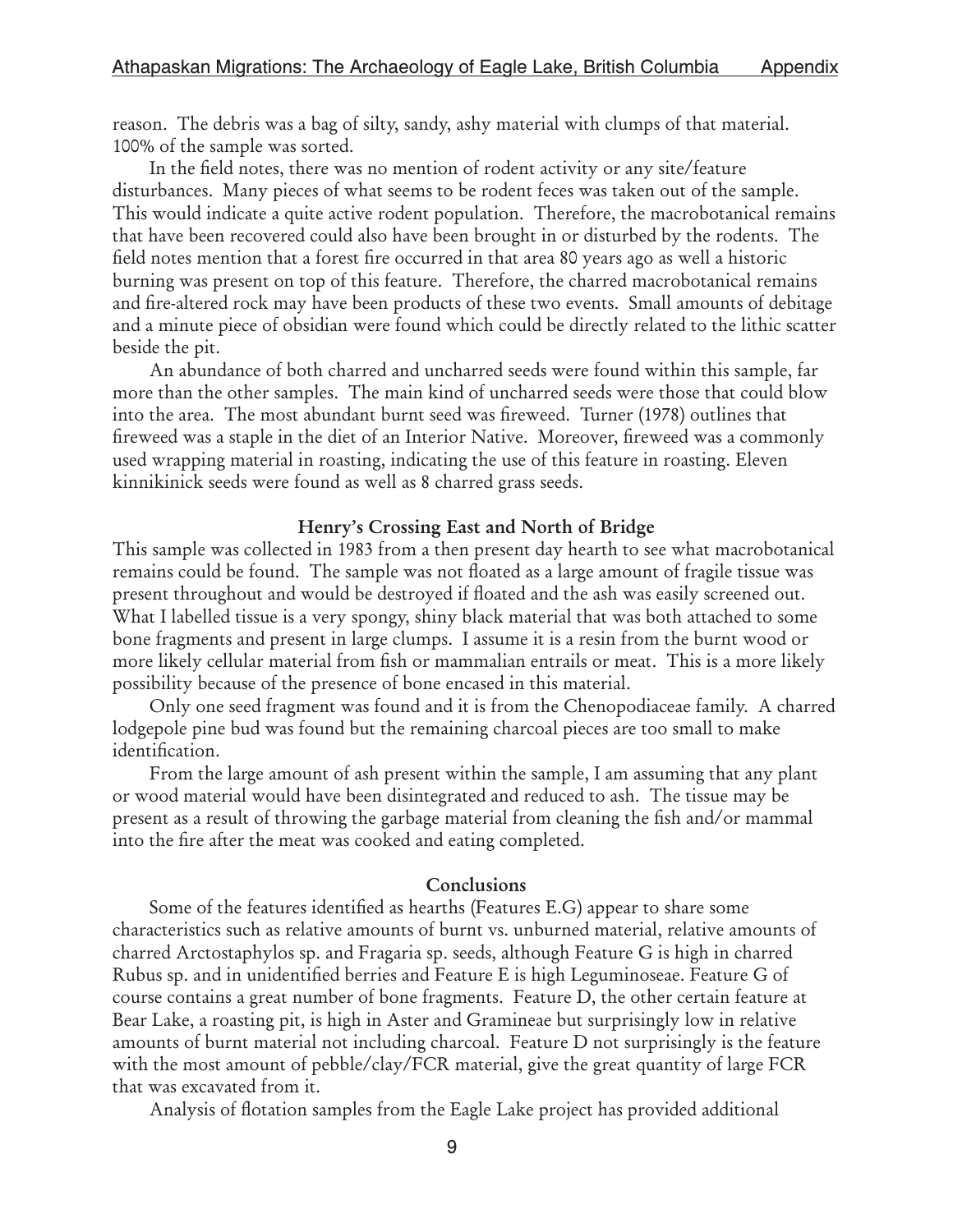insights into site occupation and the functions of various features, particularly at the Bear Lake site. Most of these are in keeping with how the features were interpreted initially, although some of the "hearths" appear to be questionable. Given the shallow depths of the sites and post-depositional processes, such as cryoturbation, rodent activity, root action, and wild fires, the true significance of burnt vs. unburned material, the presence of various berries, grasses or other seeds, is difficult to determine. The current analysis, though, should serve for comparative services in future investigations in the interior of British Columbia.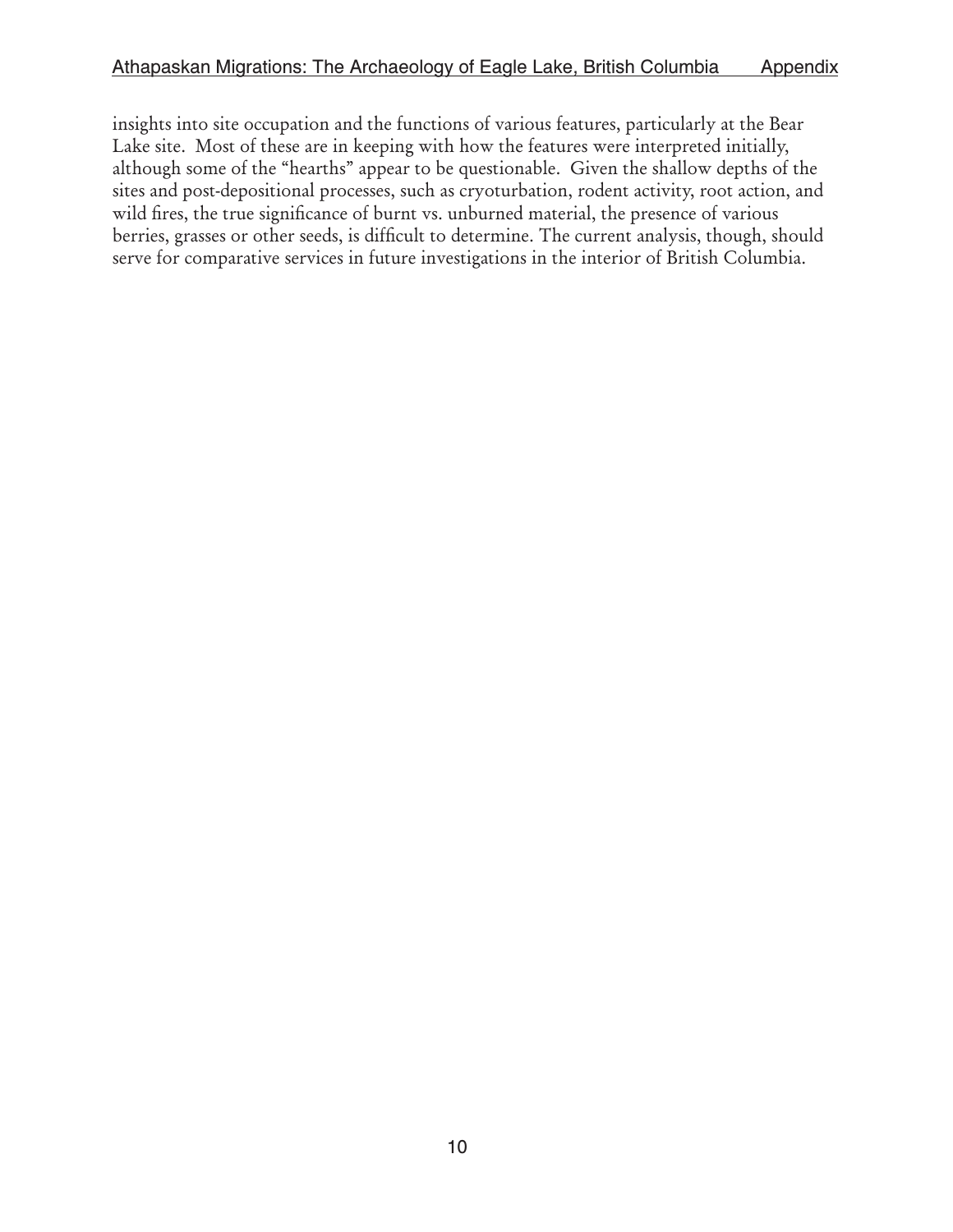|                                        |    | 2              |    |    |    |    |                |    |                |                |                |   |   |   |   |                |   | 26             | 27 | 28             | 29 | 30 | 31      | 32   |                |         |
|----------------------------------------|----|----------------|----|----|----|----|----------------|----|----------------|----------------|----------------|---|---|---|---|----------------|---|----------------|----|----------------|----|----|---------|------|----------------|---------|
| Amelanchier alnifolia                  |    |                |    |    |    |    |                |    |                |                |                |   |   |   |   |                |   |                |    | 2              |    |    |         |      |                | 3       |
| Arctostaphylos uva-ursi                | 3  | $\overline{c}$ |    |    |    |    |                | 4  | 7              |                | $\overline{c}$ | 3 |   |   | 3 | 2              | 6 | $\mathcal{P}$  |    |                |    |    |         |      | 11             | 50      |
| berries<br>Chenopodiaceae family       | 2  |                |    |    |    |    | $\overline{2}$ | 4  | $\overline{c}$ |                | 8              |   |   |   |   |                |   |                |    |                | 3  |    | 12      |      | 6              | 8<br>41 |
| Cornus canadensis                      |    |                |    |    |    |    |                |    |                |                |                |   |   |   |   |                |   |                |    |                |    |    |         |      | $\overline{4}$ | 6       |
| Cyperus sp.                            |    |                |    |    |    |    |                |    |                |                |                |   |   |   |   |                |   |                |    |                |    |    |         |      |                |         |
| Epilobium angustifolium                |    |                |    |    |    |    |                |    |                |                | 4              |   |   |   |   |                |   |                |    |                |    |    |         |      | 16             | 26      |
| Euphorbia esula<br>Fragaria virginiana | 4  | 2              |    |    |    |    |                |    |                |                | 9              |   |   | 3 |   |                |   |                |    | $\overline{c}$ |    |    |         |      |                | 23      |
| Gramineae family                       |    |                |    |    |    |    |                |    |                |                |                |   |   |   |   |                |   |                |    |                |    |    |         |      | 8              | 8       |
| Hippuris vulgaris                      |    |                |    |    |    |    |                | 2  |                |                |                |   |   |   |   |                |   |                |    |                |    |    |         |      |                | 3       |
| Helianthus sp. (?)<br>Juniperus sp.    |    |                |    |    |    |    |                |    |                |                |                |   |   |   |   |                |   |                |    |                |    |    |         |      | $\overline{2}$ | 2       |
| Lappula echinata                       |    | 5              |    |    |    |    |                |    |                |                |                |   |   |   |   |                |   |                |    |                |    |    |         |      |                |         |
| Lathyrus ochroleucus                   |    |                |    |    |    |    |                |    |                |                |                |   |   |   |   |                |   |                |    |                |    |    |         |      | $\overline{c}$ |         |
| Polygonum sp.                          |    |                |    |    |    |    |                |    |                |                |                |   |   |   |   |                |   |                |    |                |    |    |         |      |                |         |
| Ribes cerum<br>Rosa sp.                |    |                |    |    |    |    |                |    |                |                |                |   |   |   |   |                |   |                |    |                |    |    |         |      |                |         |
| Rubus sp.                              | 5  |                |    |    |    |    |                |    |                |                |                |   |   |   |   |                |   |                |    |                |    |    |         |      |                |         |
| Sambucus racemosa                      |    |                |    |    |    |    |                |    |                |                |                |   |   |   |   | 2              |   |                |    |                |    |    |         |      |                |         |
| Scirpus sp.<br>Sisymbrium sp.          |    |                |    |    |    |    |                |    |                |                |                |   |   |   |   |                |   |                |    |                |    |    |         |      |                |         |
| Solidago sp.                           |    |                |    |    |    |    |                |    |                |                |                |   |   |   |   |                |   |                |    |                |    |    |         |      | 3              |         |
| Symphoricarpos albus                   |    |                |    |    |    |    |                |    |                |                |                |   |   |   |   |                |   |                |    |                |    |    |         |      |                |         |
| Vaccinium sp.<br>Vicia sp.             |    |                |    |    |    |    |                |    |                |                |                |   |   |   |   | $\overline{2}$ |   |                |    |                |    |    |         |      | 2              | 2       |
| unidentified                           | 0  | ი              | 0  |    |    |    |                |    |                |                | ი              |   |   |   | 2 |                |   |                |    |                |    |    |         |      | 8              | 16      |
| <b>TOTALS</b>                          | 15 | 13             |    | 2  |    | 0  | 3              | 18 | 12             | $\overline{2}$ | 24             | 5 | 3 | 5 | 6 | 10             | 6 | $\overline{2}$ | 2  |                |    | 2  |         |      | 62             | 224     |
| sclerotia                              | 8  | 46             | 30 | 22 | 34 | 27 | 34             | 35 | 79             | 54             | 60             |   | 2 | 6 |   | 22             | 7 | 34             |    | 305 286 51     |    |    | 132 421 | 2893 | 8              | 1873    |

H Henrys Crossing Q Quad 19, Site 1 T - Totals

Table III-3. Charred Seeds from All Samples (numbers present)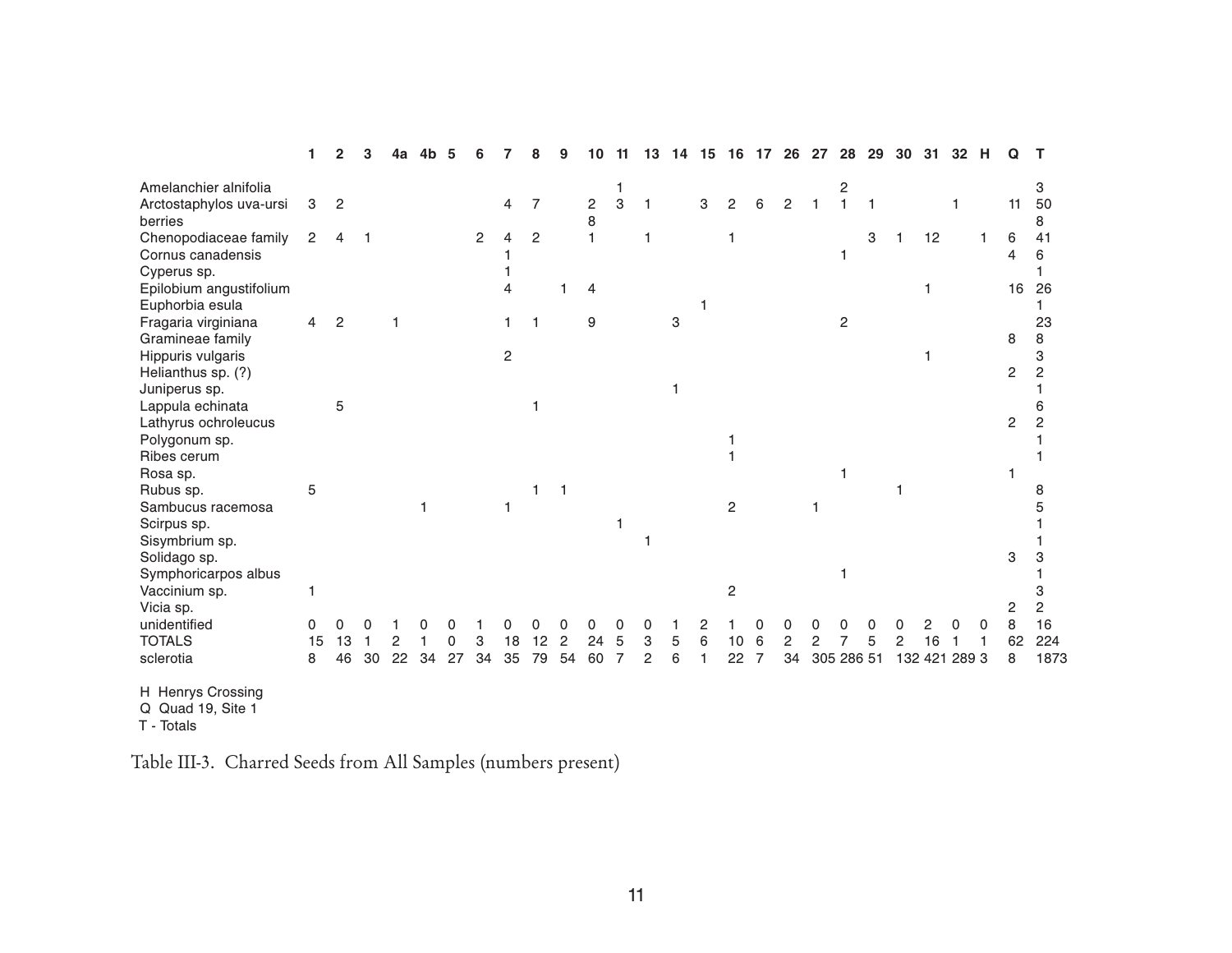|                         |    | 2  |   | 4a | 4b | 5 |   |    |                | g              | 10 | 13         | 14 | 15 | 16 |   | 26 | 27 | 28 | 29 | 30 | 31             | 32       | н        | Q |     |
|-------------------------|----|----|---|----|----|---|---|----|----------------|----------------|----|------------|----|----|----|---|----|----|----|----|----|----------------|----------|----------|---|-----|
| Arctostaphylos uva-ursi |    |    |   |    |    |   |   |    |                |                |    | $\sqrt{2}$ |    |    |    |   |    |    |    |    |    |                |          |          |   | 2   |
| Asteraceae fam.         | 3  | 3  |   |    |    | 2 |   |    |                | 6              | 8  |            |    |    |    |   |    |    |    |    |    | 2              |          |          |   | 26  |
| berries                 |    |    |   |    |    |   |   |    |                |                | 6  |            |    |    |    |   |    |    |    |    |    |                |          |          |   | 6   |
| Bromus tectorum         |    |    |   |    |    |   |   |    |                |                |    |            |    |    |    |   |    |    |    |    |    |                |          |          |   | 3   |
| Carex sp.               | 3  |    |   |    |    |   |   | 6  |                |                |    |            |    |    |    |   |    |    |    |    |    |                |          |          |   | 10  |
| Eleocharis palustris    |    |    |   |    |    |   |   |    |                |                |    |            |    |    |    |   |    |    |    |    |    |                |          |          |   |     |
| Gramineae fam.          |    |    |   |    |    |   |   | 7  | 4              | 11             | 3  |            |    |    |    |   |    | 2  |    |    |    | $\overline{c}$ |          |          |   | 29  |
| Lappula echinata        | 3  |    |   |    |    |   |   |    |                |                |    |            |    |    |    |   |    |    |    |    |    |                |          |          |   | 5   |
| Leguminoseae fam.       |    | 12 |   |    |    |   | 3 | 4  | 5              |                | 2  |            |    |    |    |   |    |    |    |    |    |                |          |          |   | 43  |
| Lonicera sp.            |    |    |   |    |    |   |   |    |                | 2              |    |            |    |    |    |   |    |    |    |    |    |                |          |          |   | 4   |
| Potentilla sp.          |    |    |   |    |    |   |   |    |                |                | 3  |            |    |    |    |   |    |    |    |    |    |                |          |          |   |     |
| Ribes cerum             |    |    |   |    |    |   |   |    |                |                |    |            |    |    |    |   |    |    |    |    |    |                |          |          |   |     |
| Rosa sp.                | 3  |    |   |    |    |   |   |    | $\overline{2}$ |                | 2  |            |    |    |    |   |    |    |    |    |    |                |          |          |   | 10  |
| Rubus sp.               |    |    |   |    |    |   |   |    |                |                | 8  |            |    |    |    |   |    |    |    |    |    |                |          |          |   | 10  |
| Scirpus sp.             |    |    |   |    |    |   |   |    |                |                |    | 2          |    | 2  |    |   |    |    |    |    |    |                |          |          |   | 5   |
| Symphoricarpos albus    |    |    |   |    |    |   |   |    |                |                |    |            |    |    |    |   |    |    |    |    |    |                |          |          |   |     |
| Vaccinium sp.           |    |    |   |    |    |   |   |    |                |                | 3  |            |    |    |    |   |    |    |    |    |    |                |          |          |   | 5   |
| unidentified            | 3  | 4  |   |    |    |   |   | 3  | 12             | $\overline{2}$ | 14 | 5          |    |    |    |   |    |    |    |    |    | 3              |          |          | 4 | 67  |
| <b>Totals</b>           | 18 | 22 | 3 | 2  |    | 6 | 3 | 21 | 23             | 25             | 51 | 10         | ∩  |    |    | U |    | з  |    | 0  | 8  | 9              | $\Omega$ | $\Omega$ | 4 | 232 |
| H Henrys Crossing       |    |    |   |    |    |   |   |    |                |                |    |            |    |    |    |   |    |    |    |    |    |                |          |          |   |     |
| Q Quad 19, Site 1       |    |    |   |    |    |   |   |    |                |                |    |            |    |    |    |   |    |    |    |    |    |                |          |          |   |     |
| T - Totals              |    |    |   |    |    |   |   |    |                |                |    |            |    |    |    |   |    |    |    |    |    |                |          |          |   |     |

Table III-4. Uncharred Seeds from all Samples (numbers).